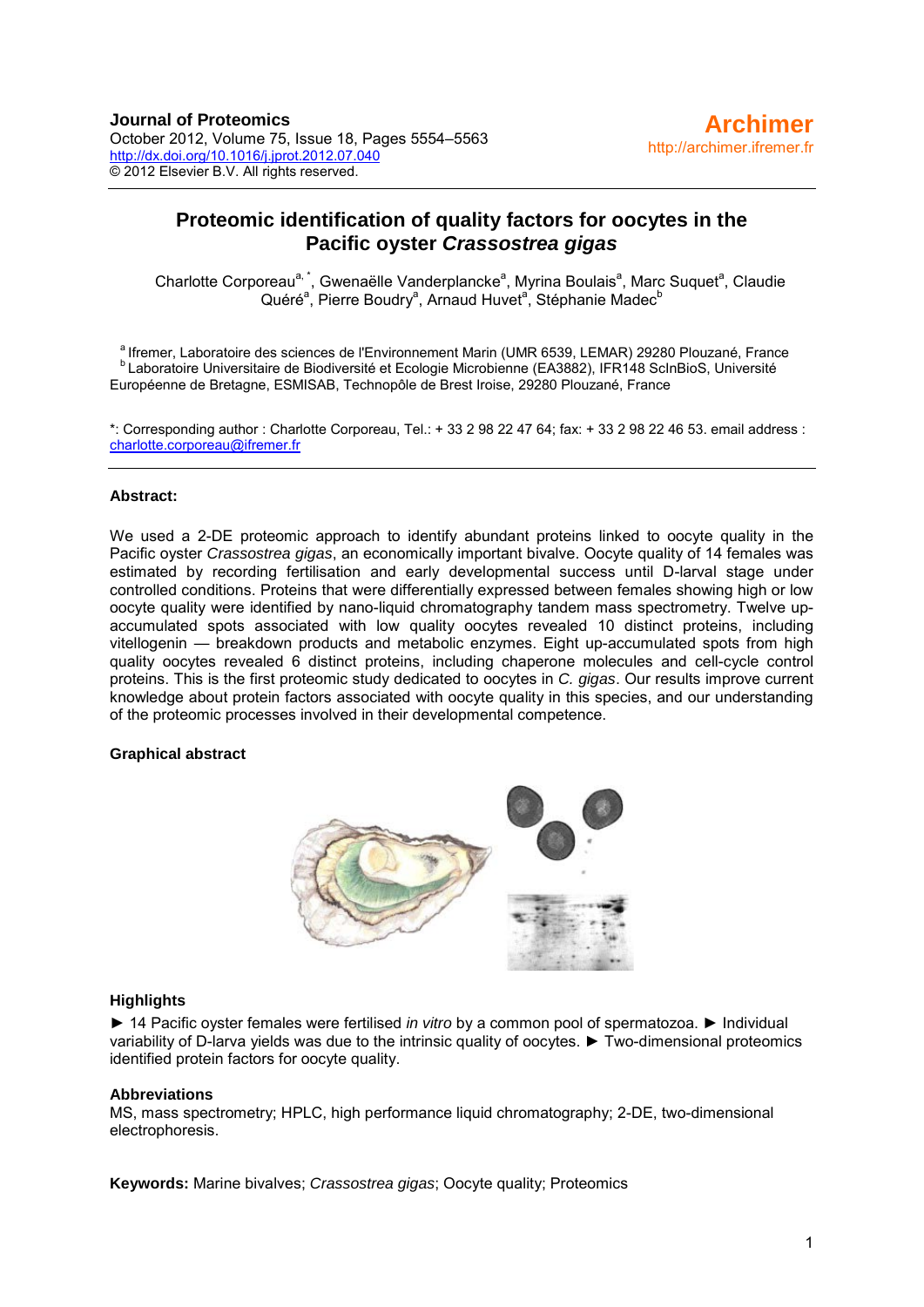# **1. Introduction**

Most marine bivalve production in Europe still relies on the collection of wild seed, but global change has led to an increasingly unpredictable seed supply. The case of the Pacific oyster in France illustrates this problem [\(http://wwz.ifremer.fr/velyger\)](http://wwz.ifremer.fr/velyger). Bivalve hatcheries have thus grown up to complement the wild seed supply for the shellfish industry, and also offering new opportunities for genetic improvement [1]. Today, Pacific oyster is one of the most important bivalve species produced by artificial reproduction [2], but reproductive success and profitability of hatcheries remain inconsistent. This is partly due to variability of oocyte quality [3], which is defined as the potential of oocytes to produce a viable progeny [4]. Previous studies on Pacific oyster have assessed oocyte quality by diameter [5] or total lipid content [6]. Novel approaches, such as two-dimensional proteomics, could become powerful tool to study oocyte quality in bivalves, as in other species such as vertebrates and sea bass [7].

A fully grown oocyte accumulates large amounts of maternal messenger RNA and proteins [8]. Early embryonic development, before the major wave of embryonic genome activation, is believed to be dependent on these maternal factors, essential for fertilisation, first cleavage and embryonic genome activation [9]. Many studies demonstrate that maternal history modulates the expression and function of proteins in oocytes in a way that will impact offspring metabolism and survival [10] [11]. For example, the direct modulation of oocyte signalling pathways using pharmacological compounds or hormones can affect fertilisation success and developmental potential [12] [13]. In *Dicentrarchus labrax*, recent studies have indicated the contribution of some oocyte-specific proteins to the regulation of egg quality [7] [14].

To find out which maternal protein factors could be related to oocyte quality in the Pacific oyster Crassostrea gigas, we conducted a proteomic study using two-dimensional electrophoresis (2-DE). The 2-DE methodology was chosen to identify main changes in abundant and soluble oocyte proteins without a priori. This methodology does not allow to obtain a comprehensive description of the whole oocyte proteome. Recent developments in genomic resources for Pacific oyster [15] allowed us to identify proteins according to their MS/MS spectra obtained by tandem mass spectrometry.

## **2. Material and methods**

## **2.1. Biological material**

Twenty two-year-old oysters (mean weight  $\pm$  SD = 58.7  $\pm$  10.5 g) were collected in February from the Aber Benoît Estuary (Finistère, France) and transferred to the nearby Ifremer' facilities in Argenton. In order that the oysters achieved gonad maturation under controlled conditions, they were fed two microalgae, Isochrysis galbana Tahiti clone and Chaetoceros gracilis, at a ratio of 2:100 (dry mass algae to fry mass oyster) and maintained in 600-L tanks of 1-µm-filtered sea water at 17°C, with continuous sea water renewal [16]. After a conditioning period of 2 months, the oysters were sacrificed and a 2-3 mm cross section of the visceral mass was made in front of the pericardic region of each individual for later histological examination of the gonadic tissue. The left section of each gonad was rapidly rinsed in sea water at 20 °C and oocytes were immediately collected by stripping after scarification and filtration at 20 µm to remove cell debris [17]. The oocytes were then incubated in 2 L of filtered sea water and counted under light microscope.

## **2.2. Oocyte diameter measurement**

For each female, a 50 µl sample of oocytes was collected with a 200 µl pipette tip and deposited in a 24 well micro-plate (Nunc<sup>TM</sup>) filled up with 1  $\mu$ m-filtered seawater at 20°C.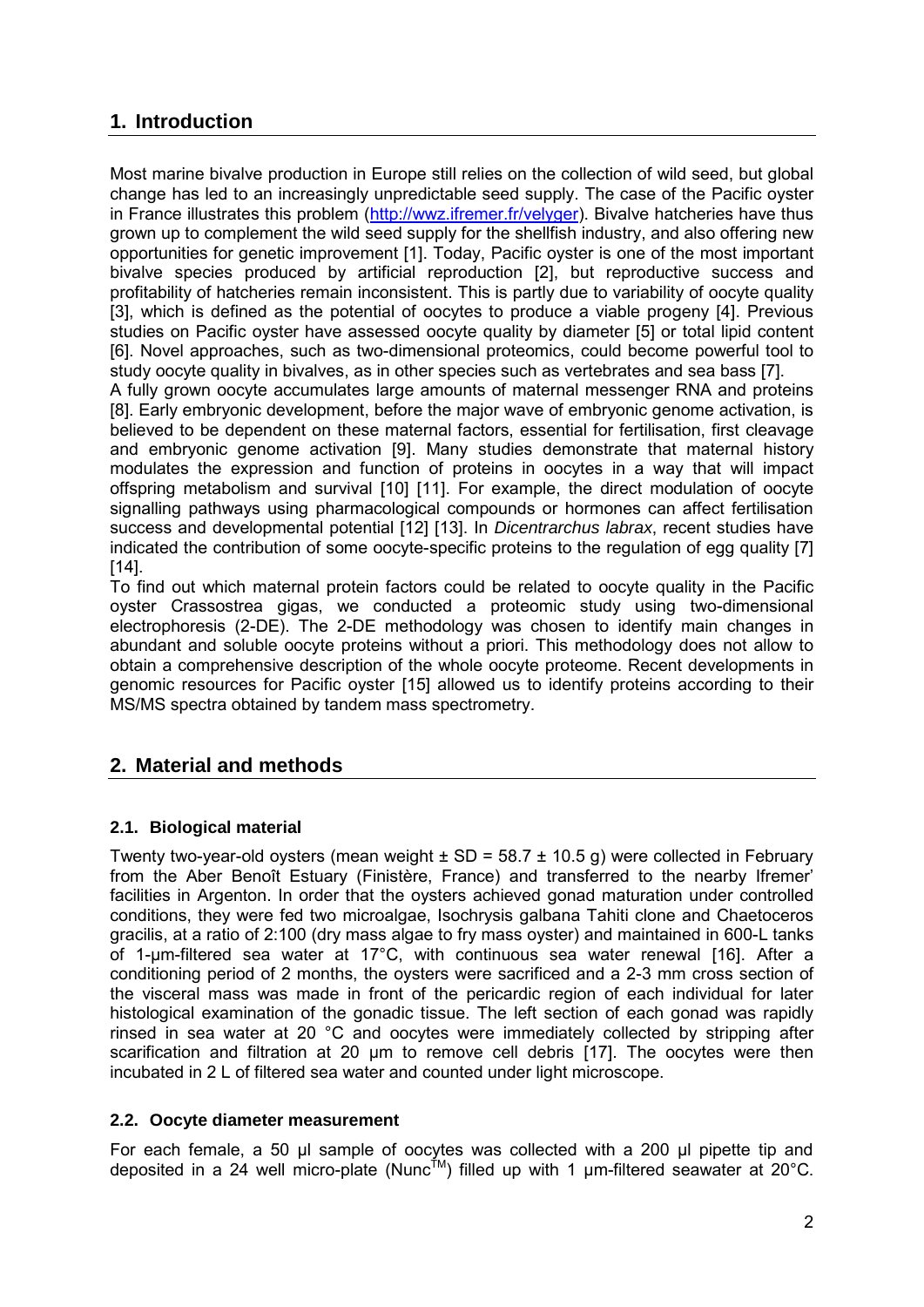Immediately after collection, oocyte pictures were taken using a camera (SONY 3 CCD Color Video Camera) connected to a microscope (Leica, DMIL, x10 objective). Oocyte diameter was measured using the Image J software (n=30 oocytes / female).

## **2.3. Oocyte fertilization and D-larva yield**

Oocytes were incubated less than 1 hour in sea water at 20°C before their fertilisation. Fertilisation followed a standard protocol as described in [17]. Briefly, for each female, triplicates of 25,000 collected oocytes were fertilised *in vitro* by a common mixed pool of spermatozoa collected from 3 males, using a non-limiting 800 sperm to egg ratio. To assess the percentage of oocytes of each female that was successfully fertilised and developed through the early embryo stages, the D-larva yields were quantified under a light microscope 48 h after fertilisation.

## **2.4. Total protein extraction from oocytes**

For total protein extraction, 2 x 10<sup> $\degree$ </sup> oocytes were sampled by filtration at 20 µm into a 50 ml Falcon tube and collected by gentle centrifugation at 1000 rpm for 2 min at 4 °C. The conservation of oocyte morphology was checked under a light microscope. To solubilize proteins, 5 ml lysis buffer (150 mM NaCl, 10 mM Tris, 1 mM EDTA, 1 mM EGTA, 1% Triton X-100, 0.5 % Igepal, 1 tablet of complete EDTA free protease inhibitor cocktail in 25 ml of buffer, phosphatase inhibitor cocktail III) were added. Total proteins were then extracted as described by [18]. Briefly, total protein lysates were obtained after homogenization with an Ultra-Turrax and soft centrifugation at 3,000 g for 1 h at 4 °C for elimination of lipids. The lipid layer was in the upper phase and was easily eliminated by pipeting. The interphase (around 4,5 ml) which contained the proteins was collected and the small pellet of cell debris was left. The interphase was then centrifugated at 10,000 g for 45 min at 4 °C to ensure total lipid depletion. The interphase (around 4 ml) was collected, aliquoted and stored at - 80 °C. For each lysate, the total protein content was quantified using a DC protein assay (Bio-Rad, Hercules, CA, USA) with 96-well micro-plates (NuncTM) in a micro-plate reader (Bio-Tek® SynergyTM HT) and KC4 v3 software to compare results with a calibration curve of standard proteins (Bovine Serum Albumin) provided with the DC protein assay kit.

## **2.5. Two-dimensional electrophoresis**

Based on histological analyses, we selected 14 females in stage 3 of gonadic maturation (ripe oocytes as described in [19]) for protein analysis. For each female and oocyte sample, an equal amount (500 µg) of total protein lysate was precipitated and desalted to limit the presence of non-protein impurities such as salts, buffers, or remanent lipids in the samples before IsoElectroFocusing (IEF). Precipitation and desalting were performed by adding 2 volumes of 20 % TCA on ice for 20 min. The samples were then centrifuged at 12,000 g for 15 min and the pellet washed 5 times with 80 % acetone in 0.05 M Tris-HCl pH 8. Proteins were resuspended in a rehydrating solution (DeStreak, GE Healthcare) containing 1 % Immobilized pH Gradient ampholytes (IPG) and placed at room temperature for 1 h before IEF. A pool of 6 oocyte samples was used as an internal control of experimental repeatability. The IEF dimension was conducted on a Bio-Rad Protean IEF Cell system™ (Bio-Rad, Hercules, CA, USA). Total proteins were loaded onto each strip (Immobiline DryStrip pH 3-10, 11 cm, GE Healthcare), and passive rehydratation allowed at room temperature overnight using mineral oil to prevent sample evaporation. The IEF was carried out at 20 °C in four steps: a calibration step at 100 V constant voltage for 3 h, an active hydration step at 300 V constant voltage for 1 h, a continuous increase in voltage up to 8000 V over 8 h to start migration, and a migration step at 8000 V constant voltage for 11 hours. Before the second dimension, the IPG strip was rehydrated for 15 min in a solution for saturation containing 6 M urea, 2 % SDS, 30 % glycerol and 1 % DTT in 0.05 M Tris-HCl pH 8.8. The strip was then further equilibrated for 15 min in a similar buffer, in which DTT was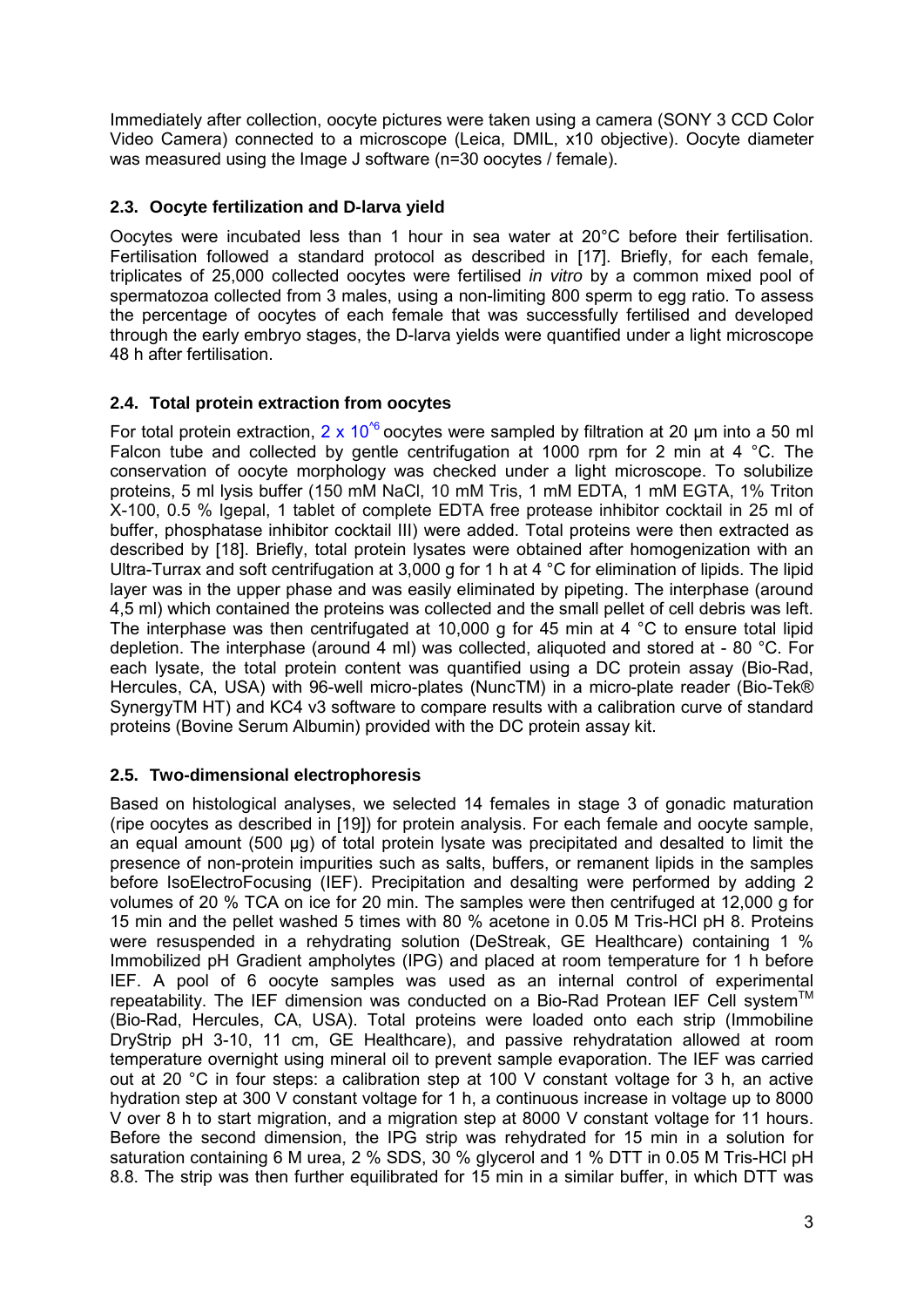replaced with 2.5 % iodoacetamide to alkylate the proteins. For the second dimension of the 2-D electrophoresis, 8-16 % gradient SDS-PAGE precast gels (Bio-Rad, Hercules, CA, USA) were used, run on a Criterion system (Bio-Rad, Hercules, CA, USA). The gels were loaded with broad range SDS-PAGE molecular weight markers. Migration was realized at 200 V constant voltage for 1 h. After 2-DE, protein spots were stained by Coomassie blue coloration (PlusOne Coomassie Tablets, PhastGel Blue R-350, GE Healthcare) and washed in 7 % acetic acid, 30 % methanol solution. For image analysis, 16-bit level images of the gels were captured in tagged image file format (TIFF) and analysed using Progenesis<sup>TM</sup> SameSpots v1.5 software (Nonlinear Dynamics, Newcastle upon Tyne, UK). A composite image of the 14 gels (one for each studied individual) was generated, spots were detected automatically and all spot volumes were normalized using built-in algorithms. After automatic spot detection, spot boundaries were manually edited and artefacts on the images removed. Normalized spot intensities were obtained for each spot on the images. A comparison was made between the spots on the two groups of 7 gels (high *versus* low quality oocytes).

#### **2.6. In-gel digestion for mass spectrometry**

Twenty Coomassie blue-stained spots of interest were excised from the SDS-PAGE and processed for trypsin digestion. Excised spots were washed twice with milliQ water and destained for 15 min in 100 mM NH<sub>4</sub>HCO<sub>3</sub> and 50 % acetonitrile (ACN), then dehydrated in 100 % ACN. They were re-hydrated in 100 mM  $NH_4HCO_3$  and again dehydrated in 100 % ACN. Excised spots were air-dried and in-gel digestion was performed overnight at 37 °C with modified trypsin (Promega, Charbonnières-les-Bains, France) at 12.5 ng/µL in 70 µL of 50  $m$ M NH $_{4}$ HCO<sub>3</sub>. The resulting tryptic peptides were extracted from the gel spots by sequential incubation in ACN / water / formic acid, 70:30:0.1 (v/v/v), then 100 % ACN and, finally, ACN / water / formic acid, 70:30:0.1 (v/v/v). The tryptic digests were then concentrated by vacuum centrifugation to reach a final volume of 30 µL.

## **3. Nano LC-MS/MS analysis**

LC-MS/MS analyses were performed on a nano-HPLC system (Ultimate 3000, Dionex, Jouyen-Josas, France) coupled on-line with an Esquire HCT Ultra PTM Discovery mass spectrometer (Bruker Daltonics, Bremen, Germany) equipped with a nanoflow electrospray ionisation source and an ion trap analyzer. Tryptic digests were concentrated by injecting 22 µL volumes into a Dionex C18 PepMap300 trapping reverse phase pre-column (5 µm, 300 Å / 5 mm x 300µm inner diameter). Peptides were then passed onto a Dionex C18 PepMap100 reverse phase nano-column (3  $\mu$ m, 100 Å / 150  $\mu$ m x 75  $\mu$ m inner diameter) and eluted with a gradient of 2 % to 90 % ACN in 0.05 % formic acid for 52 min at a flow rate of 250 nL/min. The mass spectrometer was operated in positive ionization mode with an analytical scan range of m/z 150-2500 Th. Ion accumulation time was automatically set with an ion charge control (ICC) target of 90 000 to avoid space charge effects. EsquireControl™ software (Bruker Daltonics) automatically alternated MS and MS/MS acquisitions in an exclusion dynamic mode (the seven most intense ions were selected and excluded from further selection for a duration of 0.25 min). MS/MS data were acquired using a 4 *m*/*z* unit ion isolation window and a 1.2 V fragmentation amplitude.

## **3.1. Databases searches**

MS/MS data files were used to query Gigasdatabase, a database containing 82,312 contigs (**Database ID**: [http://public-contigbrowser.sigenae.org:9090/Crassostrea\\_gigas/,](http://public-contigbrowser.sigenae.org:9090/Crassostrea_gigas/) [15]), using the Mascot algorithm (Mascot server v2.2; http://www.matrixscience.com). Search parameters were as follow: one missed cleavage allowed, carbamidomethylation of cysteins set as fixed modification, methionine oxidation set as variable modification, 0.25 Da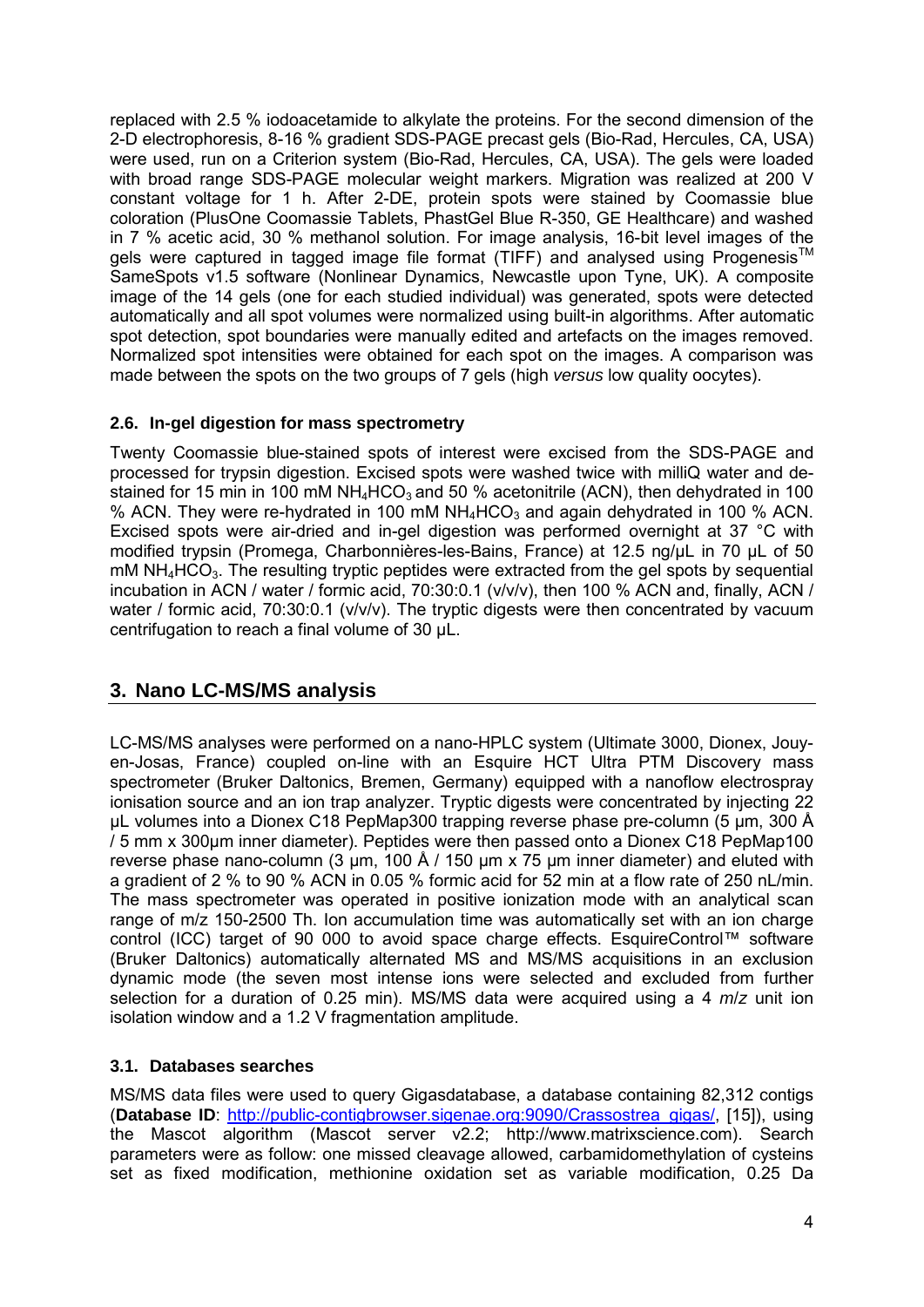precursor tolerance and 0.5 Da fragment tolerance. Peptide identifications were accepted if the individual ion Mascot scores were above the identity threshold (an ion score  $f -10 \times \log(p)$ ) where *p* is the probability that the observed match is a random event). In case of ambiguous assignments (one compound fitted to more than one peptide), peptides were accepted based on the peptide score, meaning that the peptide sequence with the highest score was accepted and it did not matter if the protein was contained in the list. The matching of identified peptides to proteins was performed with the ProteinExtractor algorithm [20], so that every protein reported was identified by at least one peptide with a significant ion Mascot score (above the identity threshold), that could not be mapped to a higher-ranking protein already in the result list. This means that the protein lists provided contain only those proteins and protein variants that could be distinguished directly by MS/MS. Homology searches obtained from the Gigasdatabase were validated or sometimes modified using xblasting in NCBI. This one by one annotation of the selected ESTs therefore improved their annotation compared to the automatic annotation done for the Gigasdatabase contigs, probably due to some false stop codons coming from sequencing errors and/or from mutations known to be very abundant in C. gigas [21]. For every protein reported in the identification list, a combined protein score (metascore) was calculated from the peptide scores using the ProteinExtractor algorithm. The calculated peptide mass and pI of the translated ESTs were evaluated on the EXPASY website (http://web.expasy.org/compute\_pi/) [22].

## **3.2. Statistical analysis**

Results were expressed as mean  $\pm$  standard deviation (SD). Percentages were square-root transformed and statistical analyses were performed using Student's test at a significance level of p = 0.05. For 2-DE pattern analyses, three biological replicates for each female and two analytical replicates for each protein sample were compared between high quality and low quality oocytes. Differences in spot abundance were statistically evaluated after normalisation (p < 0.05), using the Progenesis Stats tool from the Progenesis SameSpots© software package (Prodigy ©).

## **4. Results and discussion**

## **4.1. D-Larva-D yield**

When the histological examination of the gonads showed female oysters to be in the process of oocyte resorption [19], these individuals were excluded from all analyses. As a result, 14 females at stage 3 of gonadic maturation (i.e. mature oocytes with apparent nuclei and nucleoli) were selected for our study. A high variability between individuals was observed for D-larva development, ranging from 1 to 58 % (Fig. 1). Because the environmental conditions and experimental procedures were kept uniform between females, this variation was most likely to be due to the intrinsic quality of oocytes of each female. The mean D-larva yield observed in this study is close to values reported for a standardised experimental fertilisation protocol established for Pacific oyster oocytes [17]. Such individual variability is commonly observed in molluscs [3] [23] as well as in fish [24]. The females were split into two groups, each containing 7 individuals, between which there is a significant difference for early developmental success of fertilised oocytes ( $p < 0.001$ ): a high quality group (52 %  $\pm$  5 as mean  $\pm$  SD) and a low quality group (11 %  $\pm$  9 as mean  $\pm$  SD). No statistical difference was obtained in the oocyte diameter between high quality group (77.7 $\mu$ m  $\pm$  10.1 as mean  $\pm$  SD) and low quality group (71.1  $\mu$ m  $\pm$  4.5 as mean  $\pm$  SD).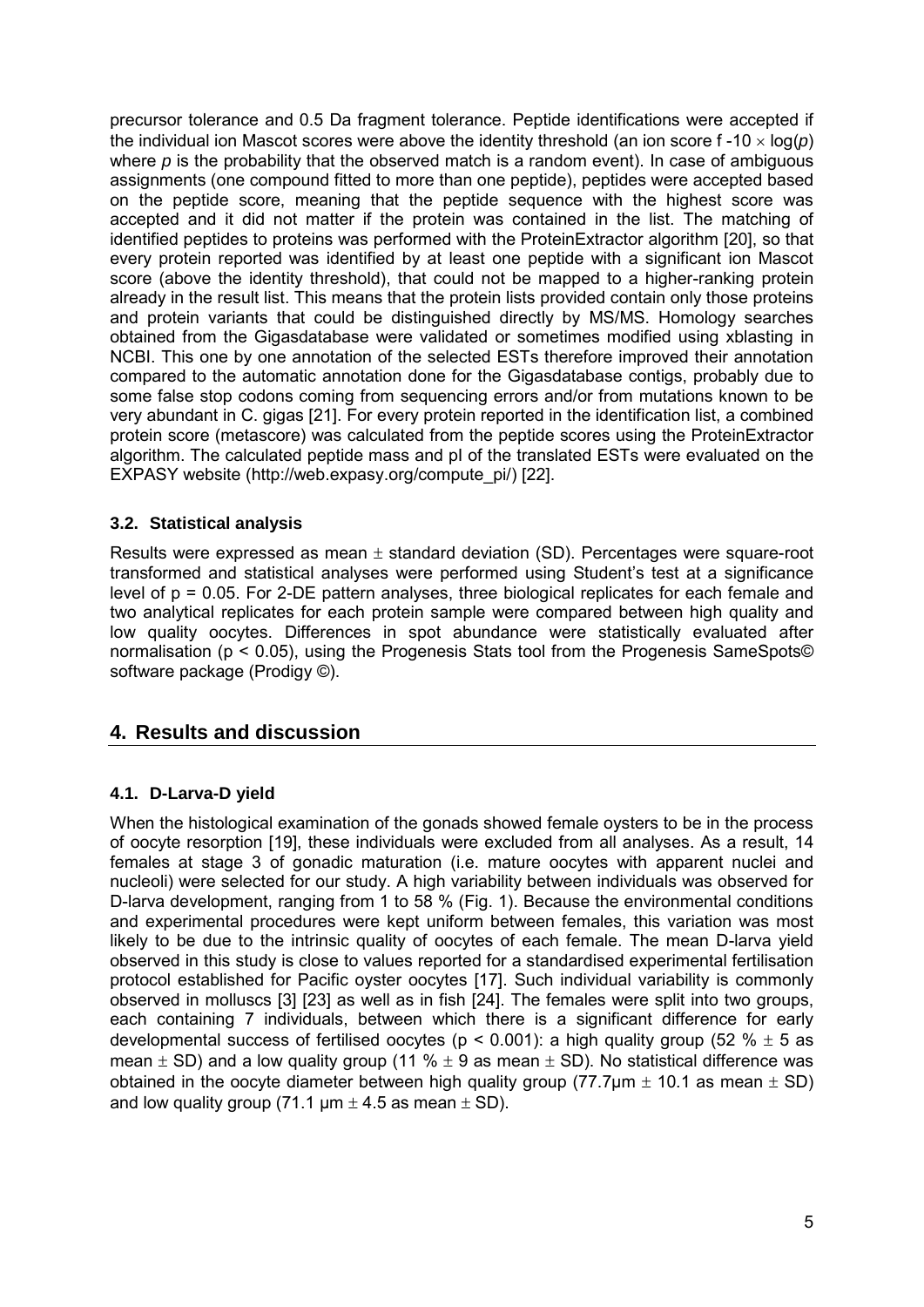#### 4.1.1. Proteomic analysis of differentially expressed proteins

Spots analysed were strongly detectable using classical Coomassie staining of standard 2-D gels. Fig. 2A and B illustrates gels of high and low quality females, respectively. A comparison was made between 7 proteome maps from high quality females and 7 proteome maps from low quality females. Gels were obtained from triplicates of biological sample for each female and were done in duplicates as recommended in Sinha and Chattopadhyay (2011) [25]. The analysis of 2-DE pattern revealed 106 resolved spots corresponding to abundant soluble proteins extracted from oocytes. Among them, only 20 spots presented significant oocyte quality-dependent changes (Fig.3), showing a statistically significant down  $(n = 12)$  or up-accumulation  $(n = 8)$  in high quality oocytes. These differentially expressed spots ( $n = 20$ ;  $p < 0.05$ ) were excised and subsequently digested with trypsin. All selected spots (n = 20) produced peptides suitable for identification using nano-liquid chromatography coupled tandem mass spectrometry with significant hits (100 % identification success). Table 1 shows the list of the 20 spots identified at a significant level of confidence by MS/MS which corresponded to 16 distinct proteins. The resolution of protein separation obtained using classical 2-D proteomic methodology led sometimes to the identification of several proteins in the same spot (Table 1). Average fold change, represented by increase in spot intensity, varied from 1.1 to 1.8 for low quality, and from 1.1 to 1.9 for high quality oocytes (see supplementary data). In this study, we did not obtain any *de novo* spots typical of high or low quality.

This work is the first 2-DE proteome study dedicated to oocytes of Pacific oyster. Proteomic approach with unsequenced organisms remains a challenge but, with 82,312 EST contigs currently available for *C. gigas* [15], we were able to identify proteins on the basis of mass spectrometry results. Similar proteomic studies were recently published for two other oyster species in which genomic information is not as abundant: to study proteome from hemolymph of Sydney rock oyster *Saccostrea glomerata* and proteome from shell and mantle of the Pearl oyster *Pinctada margaritifera* [26] [27]. The abundant maternal proteins that are easily detectable through proteomics might have a variety of important functions during oocyte maturation and early development [28]. Here we analysed the oocyte proteins stained with Coomassie blue that identified abundant proteins, such as vitellogenins, but made it difficult to identify proteins expressed at low levels [29] [30]. Although we did not provide a comprehensive description of the whole proteome changes related to oocyte quality, based on the differing nature of the proteins identified in the low and high quality oocytes, we can discuss the possible physiological meaning of their variation.

## **4.2. Up-accumulated proteins in low quality oocytes**

Twelve spots up-accumulated in low quality oocytes corresponded to ten distinct proteins (Table 1). Among them, five vitellogenin (Vg) protein members were identified that corresponded to Vg-breakdown products, likely related to oocyte ageing. We also identified four enzymes, suggesting the influence of intracellular metabolism on oocyte quality and subsequent embryonic development. The last, protein we identified was one involved in cytoskeletal dynamics.

## 4.2.1. Yolk protein vitellogenins

Vertebrate and invertebrate Vg proteins (homodimers of 250 – 600 kDa) are large phospholipoglycoprotein precursors that are cleaved to generate yolk storage proteins traditionally regarded as the energy reserve for nourishment of the developing embryos [31]. In Pacific oyster, Vg are internalized by developing oocytes and proteolytically cleaved during the blastula stage to generate vitellin, which is later used as a nutrient source by developing embryo [32] [33].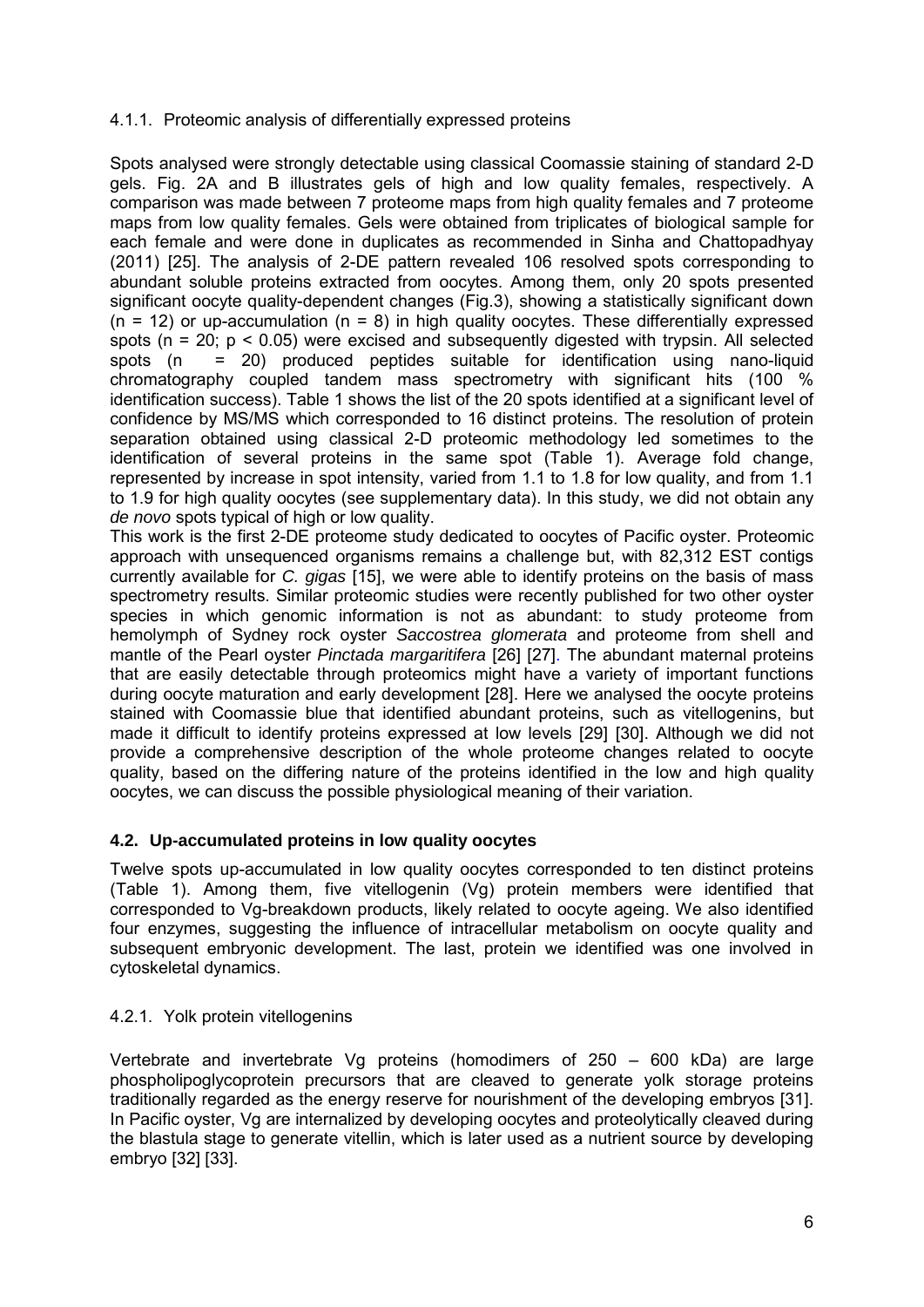The oyster protein vitellogenin Vg (Genbank accession # AB084783; [34]), with a predicted molecular weight of 179.2 kDa and pI of 9.2, was isolated from several up-accumulated spots from low quality oocytes. It had an apparent molecular weight around 200 kDa with pI of 9.2, as expected (Table 1; spots # 2 and 3) but showed different results in the other spots: 20, 50 and 90 kDa (Table 1, spots # 1; 8 and 4) with pI of 6.2, 7.0, or 10, respectively. These molecular weights suggest that Vg had been cleaved into small parts and that these spots were cleavage products of the whole Vg protein of 179.2 kDa. This idea is supported by *in silico* analysis of Vg using the FindPept tool at EXPASY (http://web.expasy.org/compute\_pi/) [22], which predicted this size of Vg peptides, and the fact that spots and predicted peptides both contained the unique matching peptides for Vg in our MS/MS identification. In the stink bug *Plautia crossota stali*, the cleavage of a Vg protein of 140 kDa was demonstrated in oocytes by bands of 23, 37, 50, 70 and 90 kDa in a western – blot, identified using anti-Vg antibody [35]. This breakdown of Vg-containing yolk granules was obtained when degeneration of mature vitellogenic oocytes was induced by starvation, indicating that Vg was targeted by proteases when oocytes began resorption [35] [36]. In our study, females showing clear patterns of resorption in a histological examination were excluded from our proteomic analysis, but we can not ascertain whether biochemical mechanisms involved in oocyte resorption could have begun in low quality oocytes. Further studies should be necessary to address this question by comparison of proteome between low quality and resorbed oocytes.

However, we can hypothesized that low quality of oocytes in Pacific oyster involved the same mechanisms observed for oocyte ageing in other species. Indeed, in rainbow trout, Vgbreakdown products were accumulated during ageing of post-ovulatory oocytes, which can last 2 to 3 weeks, and oocyte ageing was associated with a progressive egg-viability decrease [37]. A proteomic analysis of the coelomic fluid showed that post-ovulatory ageing of oocytes increased the amount of Vg fragments in the coelomic fluid and could indicate egg-quality defects [37]. These Vg fragments came from the leakage of some oocyte components and might be due to increased proteolytic activities in poor-quality oocytes; these might include cathepsin D activity, as suggested in sea bream [38]. Oocyte protease activities might thus play a major role in oocyte quality.

Moreover, electrophoretic mobility shifts in 2-DE gels revealed that Vg protein might also contain post-translational modifications, as demonstrated in oocytes of *Mya arenaria,*  rainbow trout, and Green bug, *Plautia crossota stali* [39] [37] [36]. For the four other Vg members up-accumulated in low quality oocytes – three vitellogenin precursors and Vitellogenin-2 – post-translational modifications were suggested since these were identified in spots with a higher molecular weight that the one predicted (Table 1; spots # 4; 5; 6 and 7). Indeed, Vg members have potential sites for lipidation, glycosylation and phosphorylation, and post-translational modifications can alter the biochemical properties and function of Vg in oocytes, as demonstrated in the clam *Mya arenaria* [39]. In fact, hyperphosphorylation led to particular chemical composition of Vg that changed Vg-binding properties and induced dysfunction of Vg in the oocyte and developing embryo [39].

#### 4.2.2. Up-accumulation of metabolic enzymes

In our study, Isocitrate DeHydrogenase (IDH) was up-accumulated in low quality oocytes (Table 1, spots # 8 and 9) and could reflect a particular type of redox metabolism. IDH is known to be involved in energy homeostasis, which is crucial for fertility in mouse oocytes [40]. In a comparison of two lines of Pacific oysters selected to be resistante (R) or susceptible (S) to summer mortality (for further details, see [41]), the mRNA encoding IDH was over-expressed in the gonad of resistant oysters and was related to their greater capacity to detoxify reactive oxygen species (ROS) [42]. ROS are known to be deleterious as they modify biological molecules, including lipids, proteins and nucleic acids, inducing abnormal development and embryonic lethality in mouse [43]. Further studies are necessary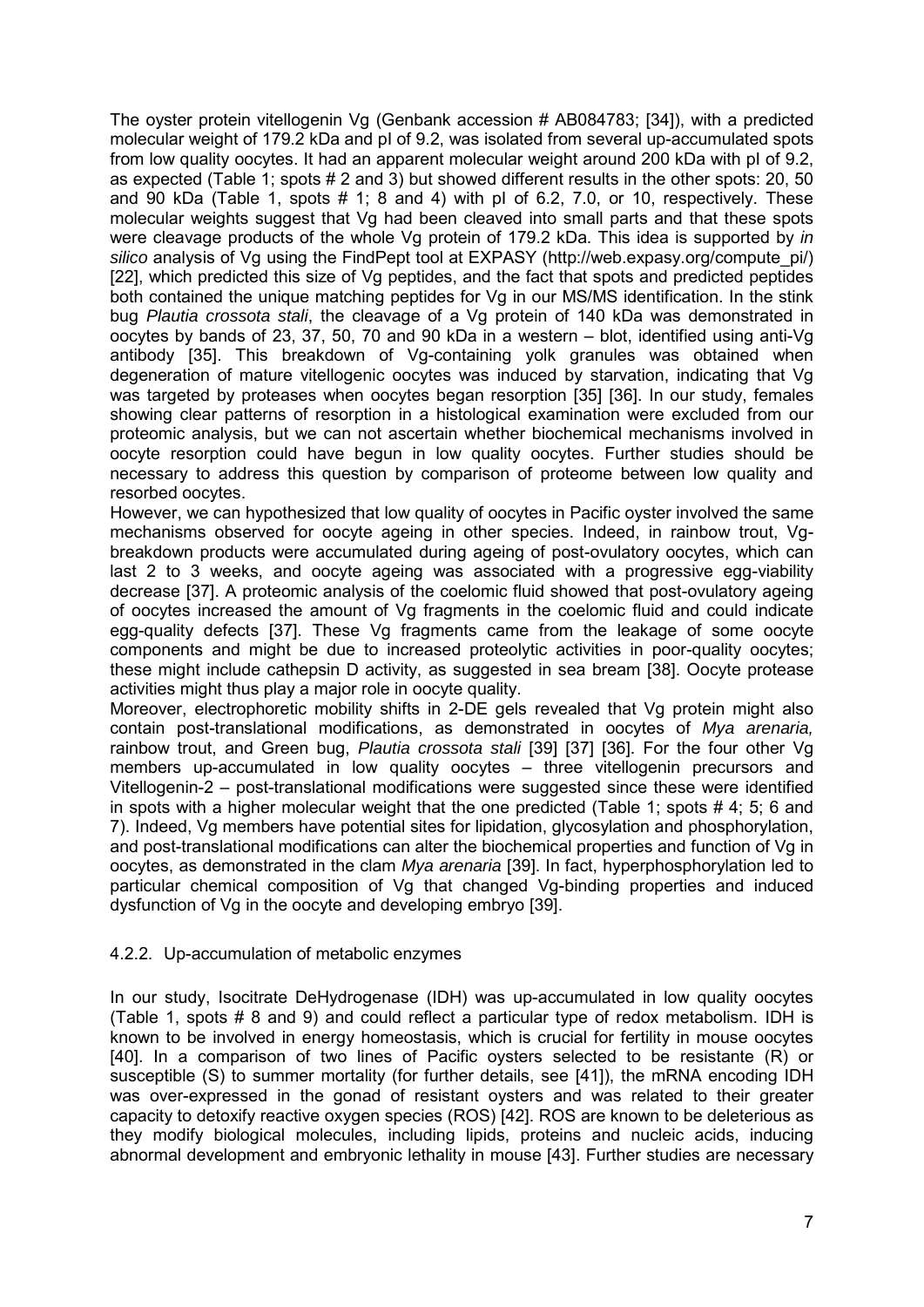to better understand the biological significance of IDH protein up-accumulation and redox metabolism in oocytes, and how differences in these processes lead to low D-larva yields.

Two enzymes involved in *de novo* purine synthesis were up-accumulated in the low quality oocytes: PhosphoribosylAminoImidazole carboxylase (PAI carboxylase; Table 1, spot # 8) and ATP synthase subunit  $\alpha$  (Table 1, spot # 10). Synthesis of purines and phosphoinositides is involved in spontaneous and progesterone-induced nuclear maturation in *Bufo arenarum* oocytes [44], while maturation in mouse oocytes is induced *in vivo* when purine metabolism is altered [45] [46]. These studies point to the critical role of purine metabolism in the maintenance of oocyte maturation.

We also found up-accumulation of a DyP-type peroxidase in low quality oocytes (Table 1, spot # 11). In the sea urchin, such an "ovoperoxidase" is stored within the oocyte and helps to block polyspermy at fertilisation by modifying the surface envelope of the eggs [47] [48]. This peroxidase could be spermicidal [49] and could also lead to the production of a hard fertilisation membrane capable of blocking the entry of additional sperm and/or killing sperm in the vinicity of the fertilised egg. We can hypothesize that the Dyd-type peroxidase upaccumulation we observed in low quality oocytes could have altered the oocyte envelope in oyster, thus affecting fertilisation success.

#### 4.2.3. Up-accumulation of cofilin

Cofilin is a small protein of 15 kDa (Table 1, spot # 12), belonging to the family of actindepolymerizing factors that changes cytoskeletal dynamics and regulates cell motility, cytokinesis, and calcium signalling pathways [50]. When injected into starfish oocytes, cofilin altered the spatio-temporal pattern of physiologically occurring Ca(2+) signals essential for oocyte maturation and fertilisation [50]. In *Xenopus* oocytes, the protein cofilin is localised in the cytoplasm and its function is regulated at the post-translational level. At fertilisation, dephosphorylated cofilin migrates along the membrane to ensure the subsequent cleavage of blastomeres [51]. Taken together, we can suppose that up-accumulation of cofilin in low quality oocytes of Pacific oyster could indicate an abnormal regulation of cytoskeletal dynamics and Ca(2+) signalling that could lead to early embryo failure.

#### 4.2.4. Up-accumulated proteins in high quality oocytes

Eight spots up-accumulated in the high quality oocytes corresponded to six distinct proteins (Table 1). Among them we identified vitellogenin (with a different size than in low quality oocytes), three chaperone molecules involved in folding and maturation of nascent polypeptides, and two proteins involved in cell-cycle control.

#### 4.2.5. Yolk protein vitellogenins

In high quality oocytes, two Vitellogenin (Genbank accession # AB084783) cleavage products with individual molecular weights of 70 kDa and 40 kDa were up-accumulated (Table 1; spots # 13 and 14). Some protease activities during oogenesis [47] might thus ensure specific Vg breakdown related to the status of oocytes and with consequences for fertilisation and the developmental success [33].

#### 4.2.6. Chaperone molecules

We observed a higher amount of Heat-Shock Cognate protein of 70 kDa (HSC70) in high quality oocytes (Table 1; spots # 14 and 15). These molecular chaperone proteins bind to nascent polypeptides, promote correct protein folding and prevent the aggregation of nonnative and misfolded proteins [52] [53]. In mouse, activation of the zygotic genome initiates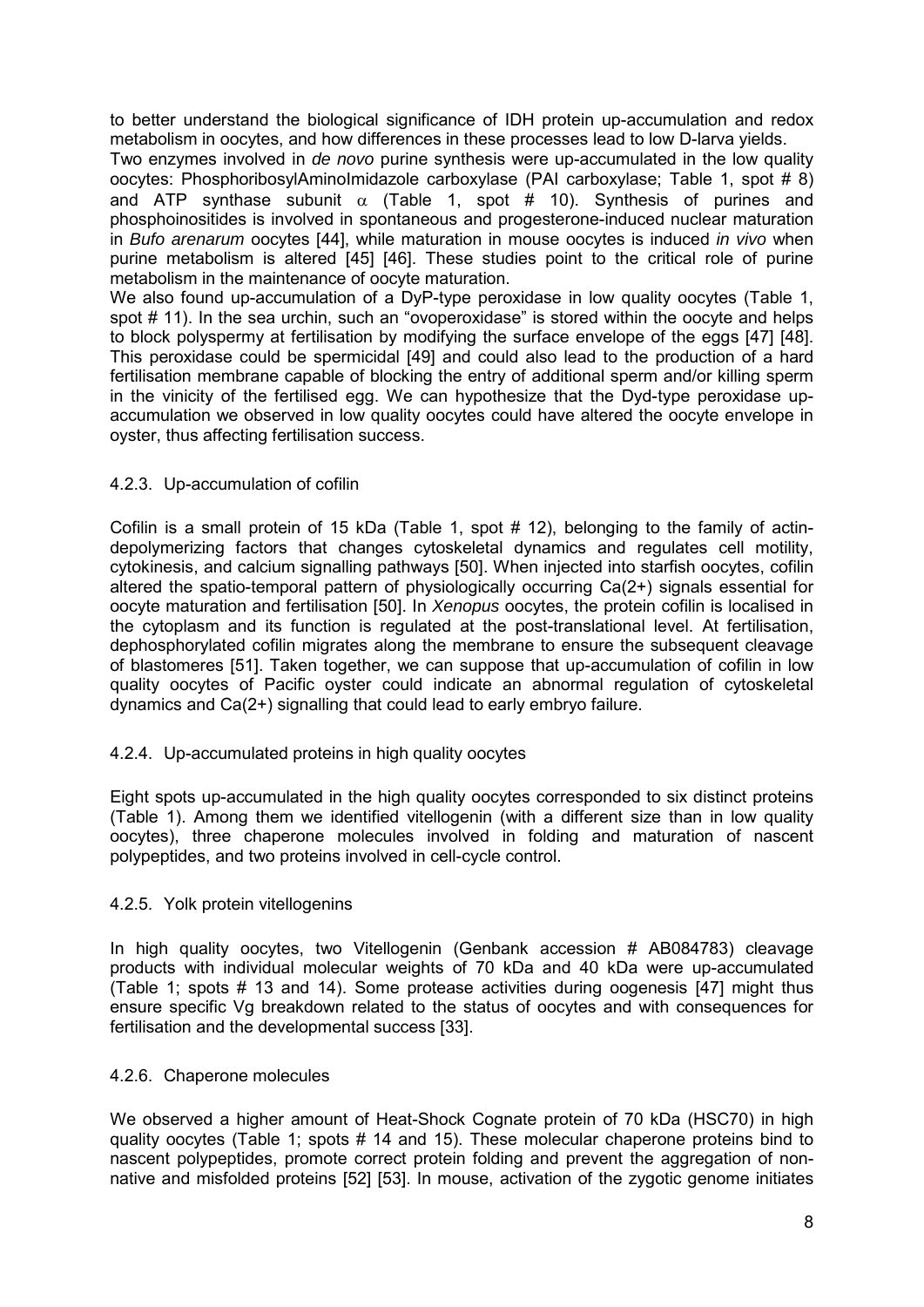an accumulation of embryonic transcripts in the early two-cell embryo that needs heat-shock proteins to ensure the accurate translation and folding of nascent proteins [54]. Interestingly, HSC70 was seen to sustain the block to polyspermy in amphibian oocytes [55] and viability of bovine eggs is related to the amount of constitutive HSC70, which has protective effects against oxidative stress, temperature and pH fluctuation, and exposure to visible light [56]. In Pacific oyster oocytes, the up-accumulation of HSC70 could be related to better folding of proteins in two cell embryos, and better protection of oocytes and early embryos directly exposed to such environmental factors in the sea water.

Cyclophilin, a protein known to catalyze protein folding in cooperation with heat-shock protein [57] [58] was also up-accumulated in high quality oocytes (Table 1, spots # 6; 7 and 8). This is a peptidylprolyl isomerase that belongs to the immunophilin family, and could thus be advantageous for the viability and immune protection of eggs and early embryos of Pacific oyster. Protein Disulfide Isomerase (PDI) is also a chaperone molecule up-accumulated in high quality oocytes (Table 1; spots # 16). PDI catalyzes the rearrangement of disulfide bounds in proteins, particularly Vg [59]. In mouse, PDI is one of the highly abundant proteins localised at the surface of the mature oocyte plasma membrane (oolemma) [29], that is essential for the sperm-egg fusion at fertilisation [60]. In oyster, up-accumulation of PDI could reflect a better capacity of oocytes to produce Vg maturation products and/or control sperm fusion.

## 4.2.7. Cell-cycle control

14-3-3 ε protein was up-accumulated in high quality oocytes (Table 1; spot # 17). 14-3-3 ε protein belongs to a highly conserved acidic protein family expressed in oocytes [61] [62] that can interact with over 200 target proteins involved in a variety of cellular processes including regulation of cell cycle, metabolism and protein trafficking [63]. Today, little is known about 14-3-3 ε function in oocytes, but it has been suggested that 14-3-3 proteins inhibit G2/M progression to hold the cell in prophase arrest in mammalian and amphibian oocytes [64]. Moreover, in the sea urchin, 14-3-3ε was involved in the stress response elicited by UV-B radiation in early embryo at the gastrula stage by promoting embryo survival [65]. Upaccumulation of 14-3-3ε could thus be related to cell-cycle control in oocytes and better protection of embryos in Pacific oyster.

Proliferative Cell Nuclear Antigen (PCNA) was also up-accumulated in high quality oocytes (Table 1; spot # 17). PCNA is a nuclear protein that helps the processivity of DNA replication and is involved in cellular processes such as cell-cycle control, base-excision repair and apoptotic pathways. In the gonadic tissue of Pacific oyster, PCNA expression was observed to increase during oogenesis [66] [67]. PCNA might be a maternal factor and its accumulation in high quality oocytes could be linked with the processivity of DNA synthesis during early development. In fact, recent and increasing information becomes available on PCNA in the gonad of Pacific oyster whose expression was exclusively restricted to germinal cells [66]. PCNA thus appears as a good candidate to construct an enzyme-linked immunosorbent assay to monitor oocyte quality between females.

## **5. Conclusions**

Females Pacific oysters do not all produce oocytes of equal quality. Using a 2-DE proteomic approach, we identified several proteins that were differentially accumulated according to oocyte quality. Characterization of these proteins provided important insight into the mechanisms of early development in this marine bivalve. Future studies will search for environmental factors and maternal effects that might regulate the amounts of oocyte proteins produced, in order to improve our understanding of their variation under natural or controlled conditions (e.g. in oyster hatcheries).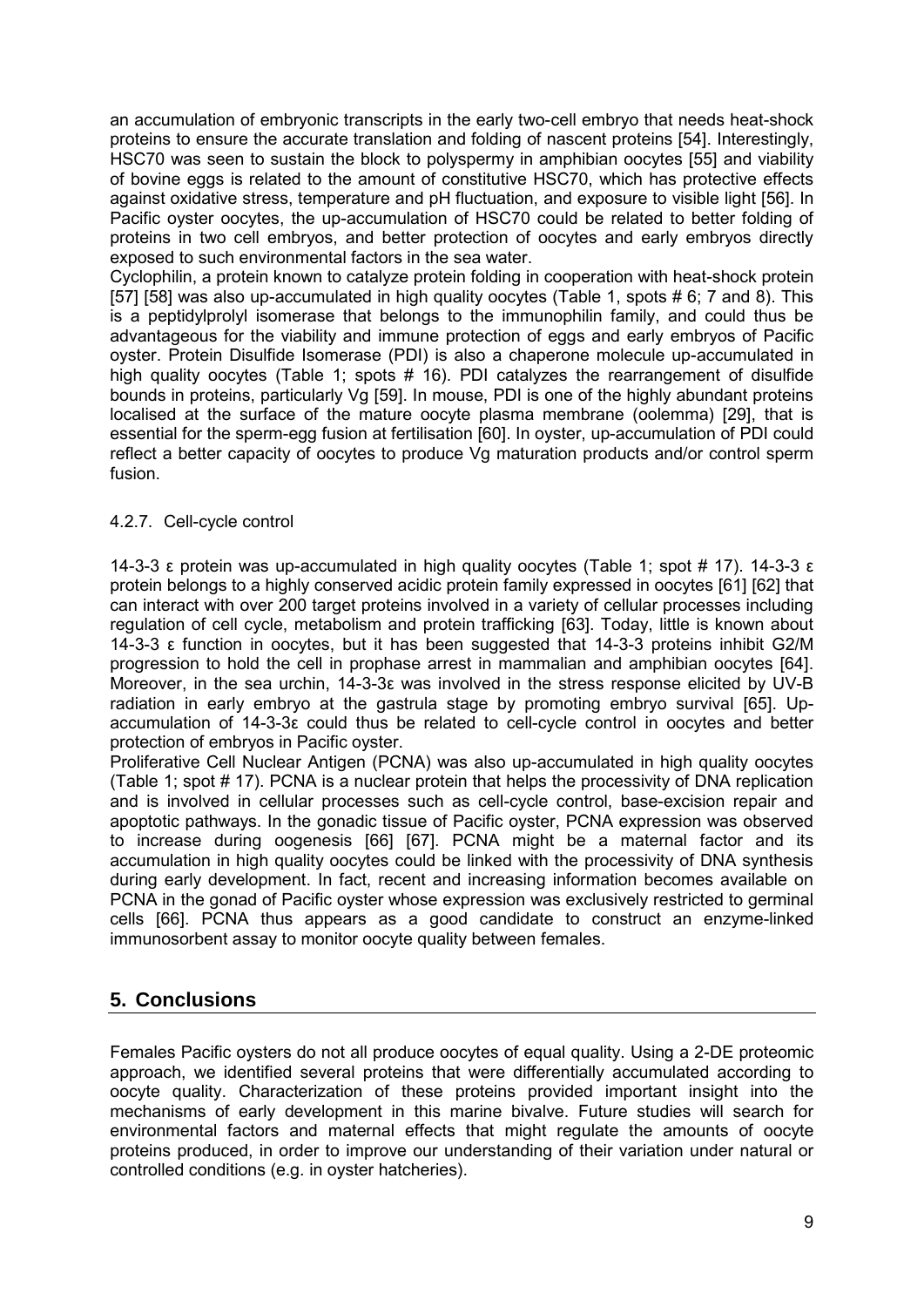# **Acknowledgments**

We are grateful to C. Mingant, I. Quéau and L. Lebrun, from the Ifremer' experimental station in Argenton, for broodstock and algae management and also thank the staff of the Proteomics Core Facility Biogenouest, Inserm U1085, Rennes, France. We thank H. McCombie for her help with editing the English. This study was supported by REPROSEED EU Grant No. 245119 [\(http://wwz.ifremer.fr/reproseed\)](http://wwz.ifremer.fr/reproseed).

## **Supplementary data**

The proteomic identification data (.dat files) were converted and submitted to the EBI (European Bioinformatics Institute: [www.ebi.ac.uk/\)](http://www.ebi.ac.uk/) [68] and are accessible via the PRIDE repository [\(http://www.ebi.ac.uk/pride/startBrowse.do\)](http://www.ebi.ac.uk/pride/startBrowse.do) under the project name: "Qualityseed" (Accession numbers: 22028-22047), with reviewer access (username: review69532 and password: \$aeWKCFw).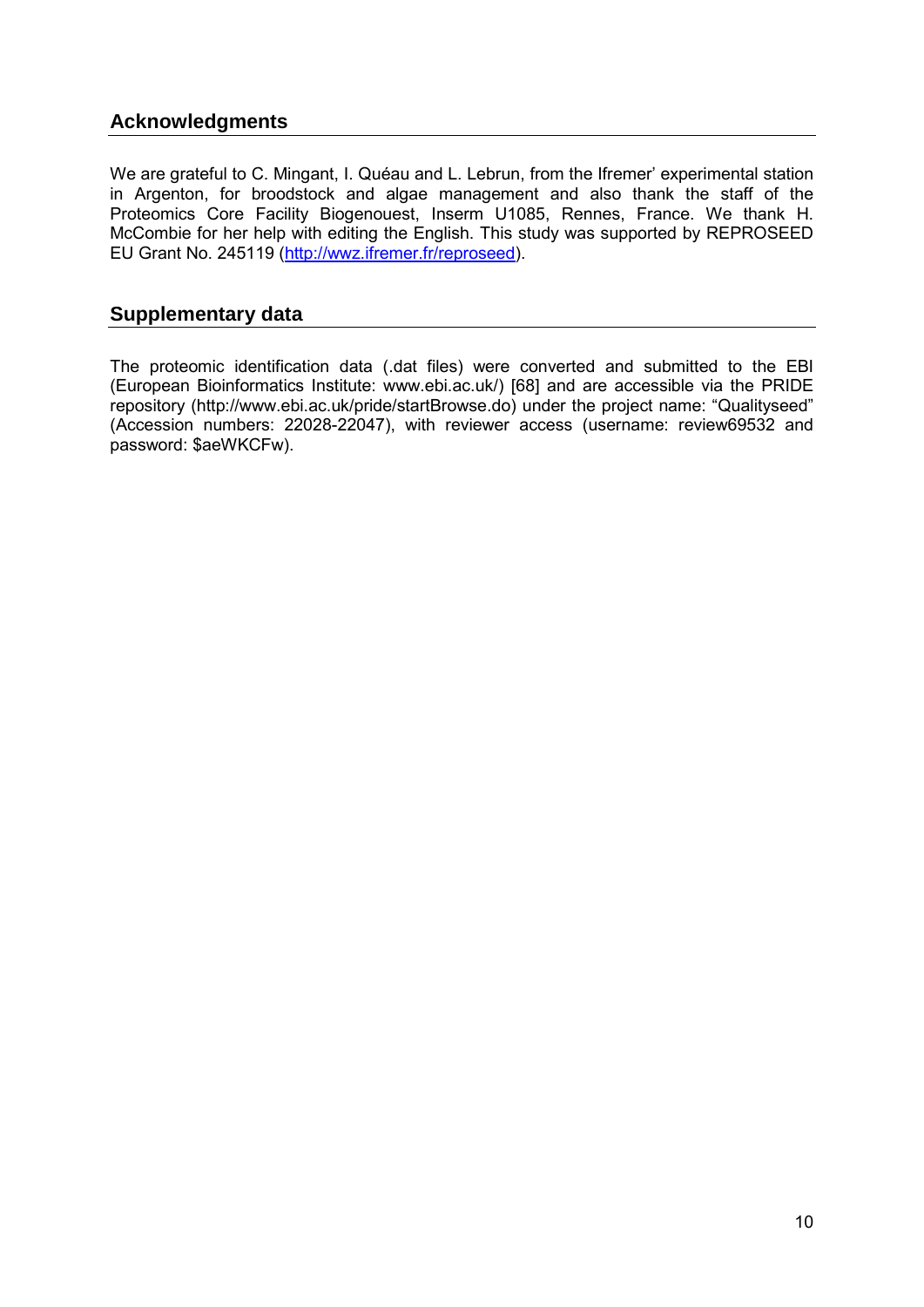# **References**

[1] Boudry P. Genetic variation and selective breeding in hatchery-propagated molluscan shellfish. . Burnell G and Geoff A (eds): New technologies in aquaculture: improving production efficiency, quality and environmental management Wodd head Publishing Limited, Cambridge, UK. 2009:87-108.

[2] Helm MM, Bourne N, Lovatelli A. Hatchery culture of bivalves. A practical manual. . FAO Fisheries Technical Papers N°471 Food and Agriculture Organization of the United Nations, Rome. 2004:177 pp.

[3] Boudry P, Collet B, Cornette F, Hervouet V, Bonhomme F. High variance in reproductive success of the Pacific oyster (Crassotrea gigas; Thunberg) revealed by microsatellite-based parentage analysis of multifactorial crosses. Aquaculture. 2002;204:283-96.

[4] Kjorsvik E, Mangor-Jensen A, Holmefjord I. Egg quality in fishes. Advances in Marine Biology. 1990;26:71-113.

[5] Lango-Reynoso F, Chavez-Villalba J, Cochard J, Le Pennec M. Oocyte size, a means to evaluate the gametogenetic development of the Pacific oyster *Crassotrea gigas*. Aquaculture. 2000;190:183-99.

[6] Massapina C, Joaquim S, Matias D, Devauchelle N. Oocyte and embryo quality in Crassotrea gigas (Portuguese strain) during a spawning period in Algarve, South Portugal. Aquatic Living Resources. 1999;12:327-33.

[7] Crespel C, Rime H, Fraboulet E, Bobe J, Fauvel C. Egg quality in domestical and wild seabass Dicentrarchus labrax: a proteomic analysis. Cybium. 2008;32:205.

[8] Wrenzycki C, Herrmann D, Niemann H. Messenger RNA in oocytes and embryos in relation to embryo viability. Theriogenology. 2007;68 Suppl 1:S77-83.

[9] Li L, Zheng P, Dean J. Maternal control of early mouse development. Development. 2010;137:859-70.

[10] Chan LL, Sebert SP, Hyatt MA, Stephenson T, Budge H, Symonds ME, et al. Effect of maternal nutrient restriction from early to midgestation on cardiac function and metabolism after adolescent-onset obesity. Am J Physiol Regul Integr Comp Physiol. 2009;296:R1455- 63.

[11] Heerwagen MJ, Miller MR, Barbour LA, Friedman JE. Maternal obesity and fetal metabolic programming: a fertile epigenetic soil. Am J Physiol Regul Integr Comp Physiol. 2010;299:R711-22.

[12] Aquila S, Rago V, Guido C, Casaburi I, Zupo S, Carpino A. Leptin and leptin receptor in pig spermatozoa: evidence of their involvement in sperm capacitation and survival. Reproduction. 2008;136:23-32.

[13] Aquila S, Guido C, Santoro A, Gazzerro P, Laezza C, Baffa MF, et al. Rimonabant (SR141716) induces metabolism and acquisition of fertilizing ability in human sperm. Br J Pharmacol. 2010;159:831-41.

[14] Bobe J, Labbe C. Egg and sperm quality in fish. Gen Comp Endocrinol. 2010;165:535-48.

[15] Fleury E, Huvet A, Lelong C, de Lorgeril J, Boulo V, Gueguen Y, et al. Generation and analysis of a 29,745 unique Expressed Sequence Tags from the Pacific oyster (Crassostrea gigas) assembled into a publicly accessible database: the GigasDatabase. BMC Genomics. 2009;10:341.

[16] Fabioux C, Pouvreau S, Le Roux F, Huvet A, The ovster vasa-like gene: a specific marker of the germline in Crassostrea gigas. Biochem Biophys Res Commun. 2004;315:897- 904.

[17] Song Y, Suquet M, Quéau I, Lebrun L. Setting of a procedure for experimental fertilisation of Pacific oyster *Crassostrea gigas* oocytes. Aquaculture. 2009;287:311-4.

[18] Le Foll C, Corporeau C, Le Guen V, Gouygou JP, Berge JP, Delarue J. Long-chain n-3 polyunsaturated fatty acids dissociate phosphorylation of Akt from phosphatidylinositol 3' kinase activity in rats. Am J Physiol Endocrinol Metab. 2007;292:E1223-30.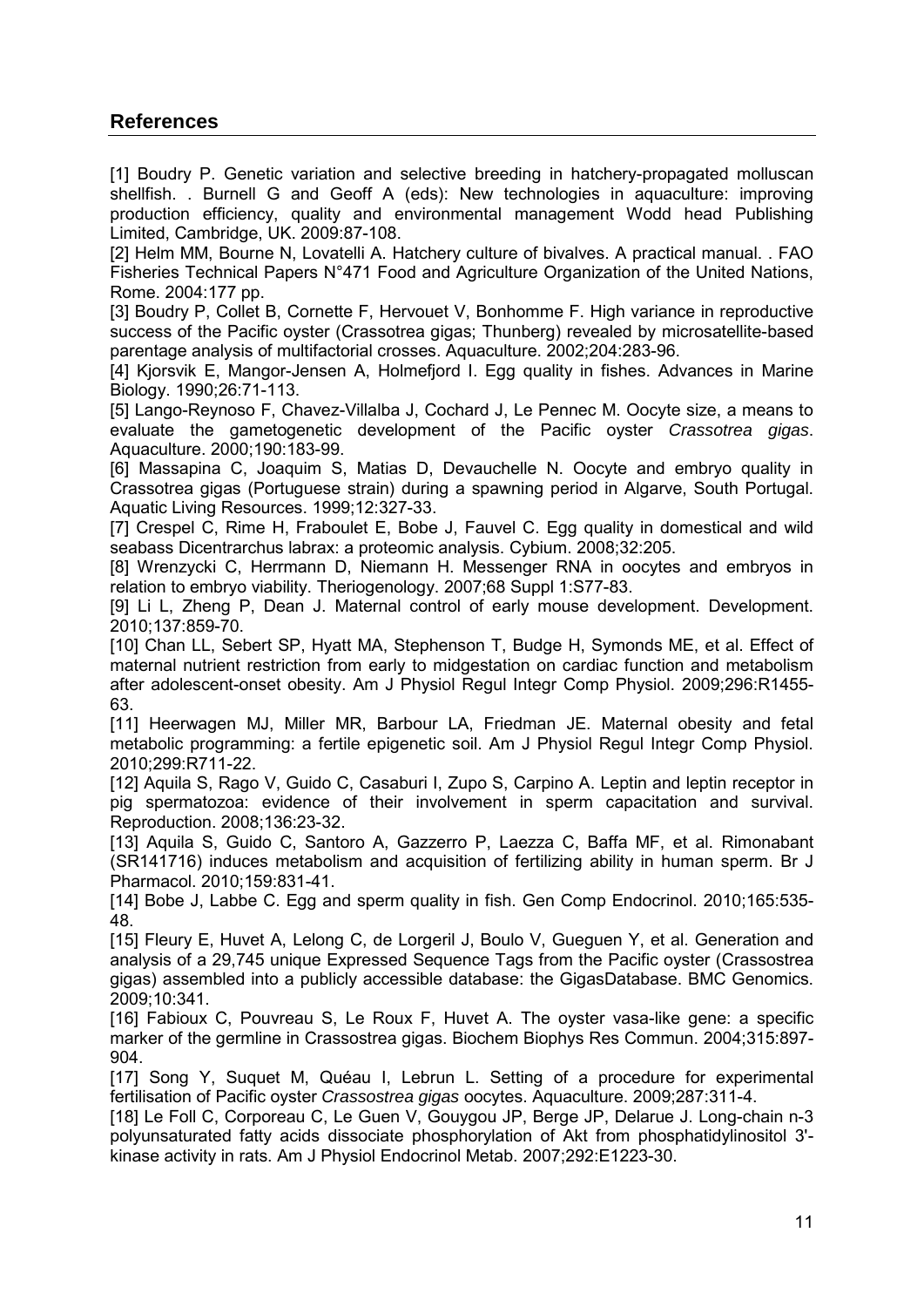[19] Steele S, Mulcahy M. Gametogenesis of the oyster *Crassotrea gigas* in southern Ireland. J Mar Biol Assoc UK. 1999;70:673-86.

[20] Thiele H, Glandorf J, Hufnagel P, Korting G, Bluggel M. Managing Proteomics data: from generation and data warehousing to central data repository. J Prot Bioinf. 2008;1:485-507.

[21] Sauvage C, Bierne N, Lapegue S, Boudry P. Single Nucleotide polymorphisms and their relationship to codon usage bias in the Pacific oyster Crassostrea gigas. Gene. 2007;406:13- 22.

[22] Gasteiger E HC, Gattiker A, Duvaud S, Wilkins MR, Appel RD, Bairoch A. Protein Identification and Analysis Tools on the ExPASy Server. (In) John M. Walker (ed): The Proteomics Protocols Handbook, Humana Press-Copyright Humana Press 2005.

[23] Dong Q, Huang C, Eudeline B, Tiersch T. Systematic factor optimization for cryopreservation of diploid Pacific oyster *Crassostrea gigas*. Cryobiology. 2005;51:176-97.

[24] Salze G, Tocher D, Roy W, Robertson D. Egg quality determinants in cod (gadus morhua L.): egg performance and lipids in eggs from farmed and wild broodstock. Aquaculture research. 2005;36:1-12.

[25] Sinha R, Chattopadhyay S. Changes in the leaf proteome profile of Mentha arvensis in response to Alternaria alternata infection. J Proteomics. 2011;74:327-36.

[26] Simonian M, Nair SV, Nell JA, Raftos DA. Proteomic clues to the identification of QX disease-resistance biomarkers in selectively bred Sydney rock oysters, Saccostrea glomerata. Journal of Proteomics. 2009;73:209-17.

[27] Joubert C, Piquemal D, Marie B, Manchon L, Pierrat F, Zanella-Cleon I, et al. Transcriptome and proteome analysis of Pinctada margaritifera calcifying mantle and shell: focus on biomineralization. BMC Genomics. 2010;11:613.

[28] Massicotte L, Coenen K, Mourot M, Sirard MA. Maternal housekeeping proteins translated during bovine oocyte maturation and early embryo development. Proteomics. 2006;6:3811-20.

[29] Calvert ME, Digilio LC, Herr JC, Coonrod SA. Oolemmal proteomics--identification of highly abundant heat shock proteins and molecular chaperones in the mature mouse egg and their localization on the plasma membrane. Reprod Biol Endocrinol. 2003;1:27.

[30] Bantscheff M, Schirle M, Sweetman G, Rick J, Kuster B. Quantitative mass spectrometry in proteomics: a critical review. Anal Bioanal Chem. 2007;389:1017-31.

[31] Zhang S, Wang S, Li H, Li L. Vitellogenin, a multivalent sensor and an antimicrobial effector. Int J Biochem Cell Biol. 2011;43:303-5.

[32] Li Q, Osada M, Suziki T, Mori M. Changes in vitellin during oogenesis and effect of estradiol on vitellogenensis in the Pacific oyster *Crassostrea gigas*. Invert Reprod Dev. 1998;33:87-93.

[33] Li Q, Osada M, Suzuki T, Sato M, Mori K. Degradation of vitellin during embryonic and larval development in the Pacific oyster *Crassostrea gigas* Invert Reprod Dev. 1998;33:1-9.

[34] Matsumoto T, Nakamura AM, Mori K, Kayano T. Molecular characterization of a cDNA encoding putative vitellogenin from the Pacific oyster Crassostrea gigas. Zoolog Sci. 2003;20:37-42.

[35] Kotaki T. Oosorption in the stink bug, *Plautia crossota stali*: Induction and vitellogenin dynamics. J Insect Physiol. 2003;49:105-13.

[36] Kotaki T. The fate of vitellogenin and site of protein degradation during oosorption in the brown-winged Green bug, *Plautia crossota stali*. Formosan Entomol. 2006;26:99-108.

[37] Rime H, Guitton N, Pineau C, Bonnet E, Bobe J, Jalabert B. Post-ovulatory ageing and egg quality: a proteomic analysis of rainbow trout coelomic fluid. Reprod Biol Endocrinol. 2004;2:26.

[38] Carnevali O, Mosconi G, Cardinali M, Meiri I, Polzonetti-Magni A. Molecular components related to egg viability in the gilthead sea bream, Sparus aurata. Mol Reprod Dev. 2001;58:330-5.

[39] Gagne F, Blaise C, Pellerin J, Gauthier-Clerc S. Alteration of the biochemical properties of female gonads and vitellins in the clam Mya arenaria at contaminated sites in the Saguenay Fjord. Mar Environ Res. 2002;53:295-310.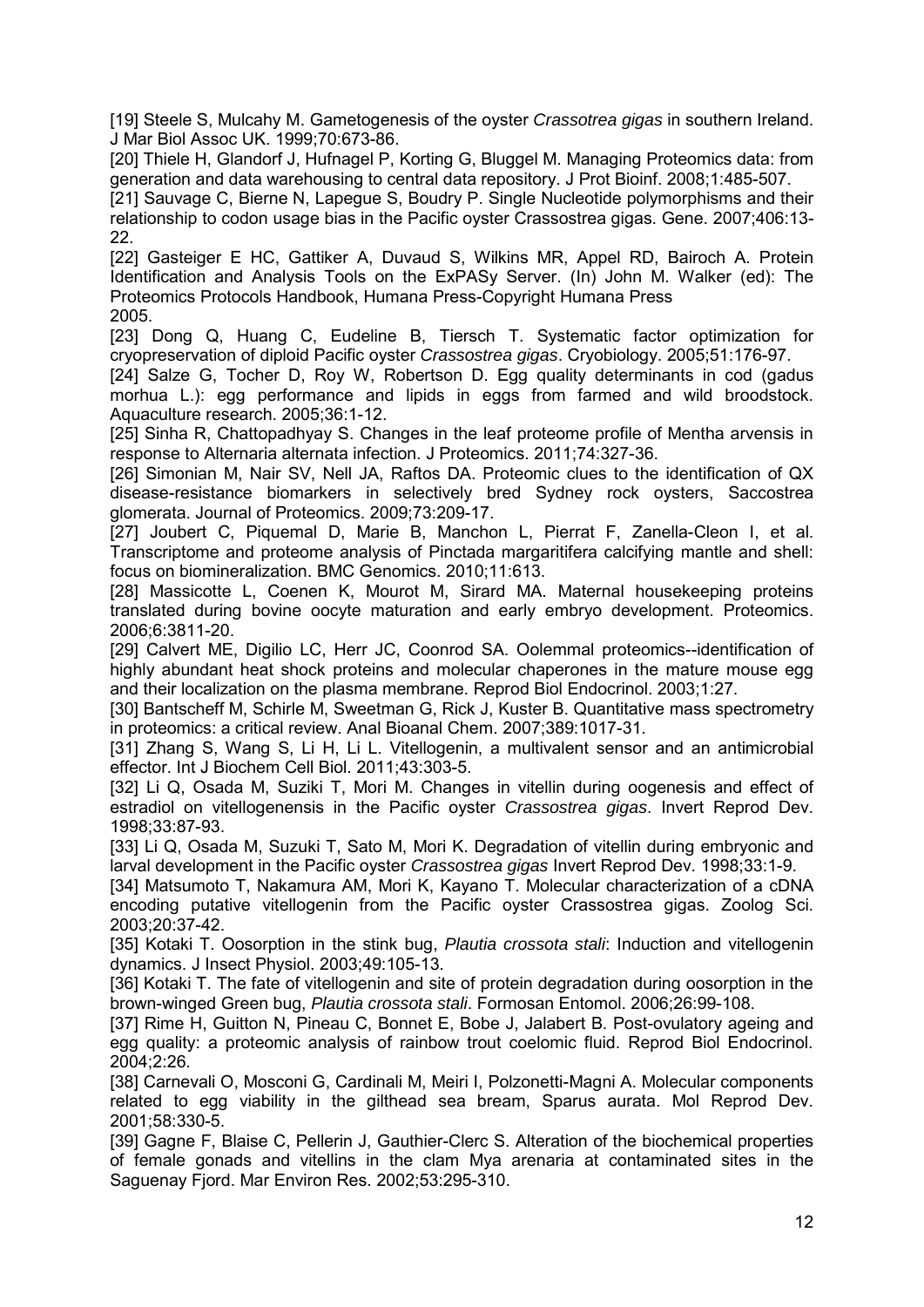[40] Dumollard R, Ward Z, Carroll J, Duchen MR. Regulation of redox metabolism in the mouse oocyte and embryo. Development. 2007;134:455-65.

[41] Boudry P, Dégremont L, Haffray P. The genetic basis of summer mortality in Pacific oyster spat and potential for improving survival by selective breeding in France. . In Samain JF & McCombie H (eds): Summer mortality of Pacific oyster Crassostrea gigas - The Morest Project Quae Editions, Versailles, France. 2008:153-96.

[42] Huvet A, Herpin A, Degremont L, Labreuche Y, Samain JF, Cunningham C. The identification of genes from the oyster Crassostrea gigas that are differentially expressed in progeny exhibiting opposed susceptibility to summer mortality. Gene. 2004;343:211-20.

[43] Ufer C, Wang CC. The Roles of Glutathione Peroxidases during Embryo Development. Front Mol Neurosci. 2011;4:12.

[44] Zelarayan L, Oterino J, Sanchez Toranzo G, Buhler MI. Involvement of purines and phosphoinositides in spontaneous and progesterone-induced nuclear maturation of Bufo arenarum oocytes. J Exp Zool. 2000;287:151-7.

[45] Downs SM, Eppig JJ. Induction of mouse oocyte maturation in vivo by perturbants of purine metabolism. Biol Reprod. 1987;36:431-7.

[46] Downs SM. Induction of meiotic maturation in vivo in the mouse by IMP dehydrogenase inhibitors: effects on the developmental capacity of ova. Mol Reprod Dev. 1994;38:293-302.

[47] LaFleur GJ, Jr., Horiuchi Y, Wessel GM. Sea urchin ovoperoxidase: oocyte-specific member of a heme-dependent peroxidase superfamily that functions in the block to polyspermy. Mech Dev. 1998;70:77-89.

[48] Sugano Y, Muramatsu R, Ichiyanagi A, Sato T, Shoda M. DyP, a unique dyedecolorizing peroxidase, represents a novel heme peroxidase family: ASP171 replaces the distal histidine of classical peroxidases. J Biol Chem. 2007;282:36652-8.

[49] Smith DC, Klebanoff SJ. A uterine fluid-mediated sperm-inhibitory system. Biol Reprod. 1970;3:229-35.

[50] Nusco GA, Chun JT, Ercolano E, Lim D, Gragnaniello G, Kyozuka K, et al. Modulation of calcium signalling by the actin-binding protein cofilin. Biochem Biophys Res Commun. 2006;348:109-14.

[51] Abe H, Obinata T, Minamide LS, Bamburg JR. Xenopus laevis actin-depolymerizing factor/cofilin: a phosphorylation-regulated protein essential for development. J Cell Biol. 1996;132:871-85.

[52] Delelis-Fanien C, Penrad-Mobayed M, Angelier N. Molecular cloning of a cDNA encoding the amphibian Pleurodeles waltl 70-kDa heat-shock cognate protein. Biochem Biophys Res Commun. 1997;238:159-64.

[53] Corporeau CD, Angelier N, Penrad-Mobayed M. HSP70 is involved in the control of chromosomal transcription in the amphibian oocyte. Exp Cell Res. 2000;260:222-32.

[54] Bensaude O, Babinet C, Morange M, Jacob F. Heat shock proteins, first major products of zygotic gene activity in mouse embryo. Nature. 1983;305:331-3.

[55] Smith GB, Umbach JA, Hirano A, Gundersen CB. Interaction between constitutively expressed heat shock protein, Hsc 70, and cysteine string protein is important for cortical granule exocytosis in Xenopus oocytes. J Biol Chem. 2005;280:32669-75.

[56] Korhonen K, Sjovall S, Viitanen J, Ketoja E, Makarevich A, Peippo J. Viability of bovine embryos following exposure to the green filtered or wider bandwidth light during in vitro embryo production. Hum Reprod. 2009;24:308-14.

[57] Matouschek A, Rospert S, Schmid K, Glick BS, Schatz G. Cyclophilin catalyzes protein folding in yeast mitochondria. Proc Natl Acad Sci U S A. 1995;92:6319-23.

[58] Rassow J, Mohrs K, Koidl S, Barthelmess IB, Pfanner N, Tropschug M. Cyclophilin 20 is involved in mitochondrial protein folding in cooperation with molecular chaperones Hsp70 and Hsp60. Mol Cell Biol. 1995;15:2654-62.

[59] Liao M, Boldbaatar D, Gong H, Huang P, Umemiya R, Harnnoi T, et al. Functional analysis of protein disulfide isomerases in blood feeding, viability and oocyte development in Haemaphysalis longicornis ticks. Insect Biochem Mol Biol. 2008;38:285-95.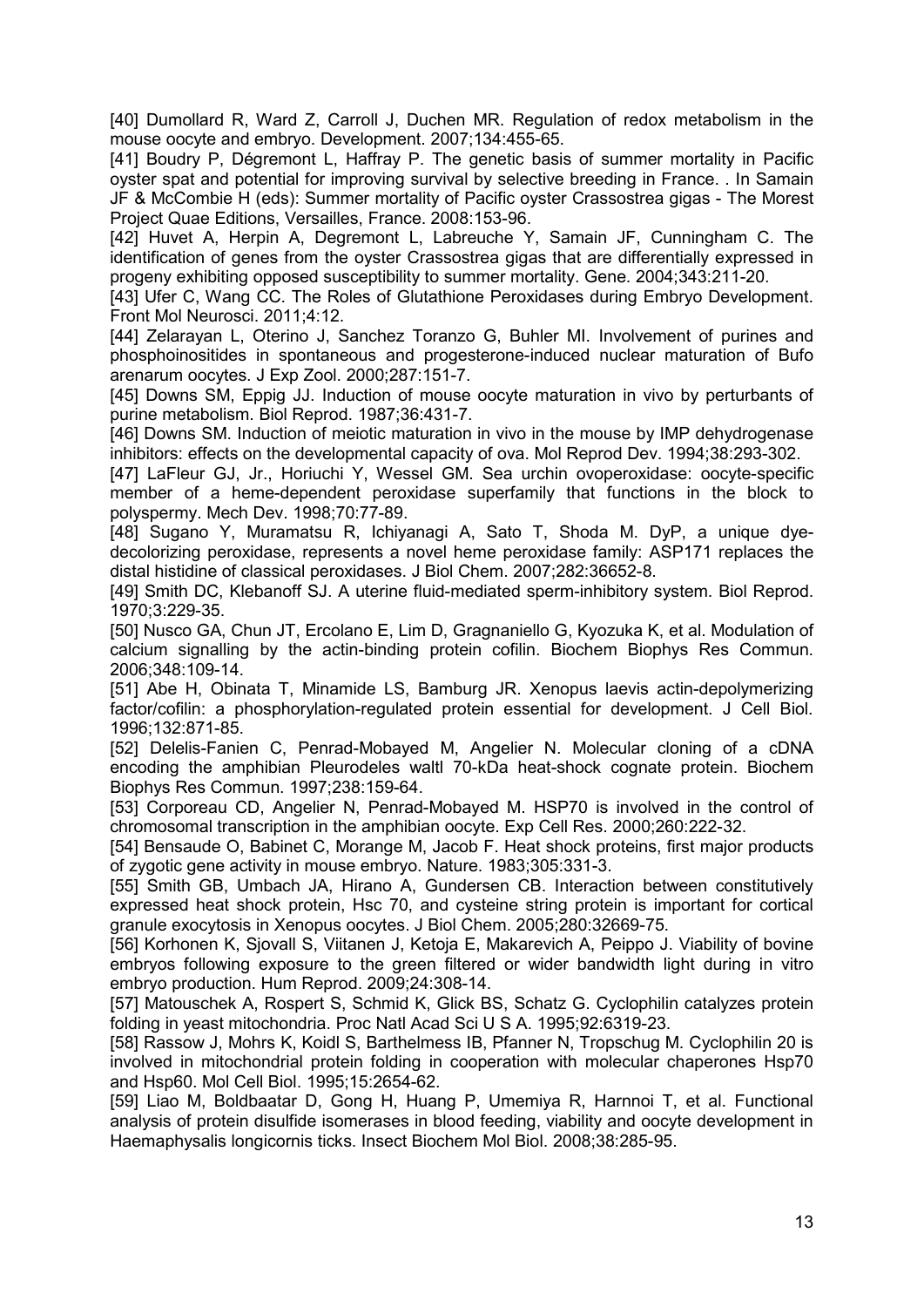[60] Ellerman DA, Myles DG, Primakoff P. A role for sperm surface protein disulfide isomerase activity in gamete fusion: evidence for the participation of ERp57. Dev Cell. 2006;10:831-7.

[61] Mhawech P, Benz A, Cerato C, Greloz V, Assaly M, Desmond JC, et al. Downregulation of 14-3-3sigma in ovary, prostate and endometrial carcinomas is associated with CpG island methylation. Mod Pathol. 2005;18:340-8.

[62] De S, Marcinkiewicz JL, Vijayaraghavan S, Kline D. Expression of 14-3-3 protein isoforms in mouse oocytes, eggs and ovarian follicular development. BMC Res Notes. 2012;5:57.

[63] Mhawech P. 14-3-3 proteins--an update. Cell Res. 2005;15:228-36.

[64] Pirino G, Wescott MP, Donovan PJ. Protein kinase A regulates resumption of meiosis by phosphorylation of Cdc25B in mammalian oocytes. Cell Cycle. 2009;8:665-70.

[65] Russo R, Zito F, Costa C, Bonaventura R, Matranga V. Transcriptional increase and misexpression of 14-3-3 epsilon in sea urchin embryos exposed to UV-B. Cell Stress Chaperones. 2010;15:993-1001.

[66] Franco A, Jouaux A, Mathieu M, Sourdaine P, Lelong C, Kellner K, et al. Proliferating cell nuclear antigen in gonad and associated storage tissue of the Pacific oyster Crassostrea gigas: seasonal immunodetection and expression in laser microdissected tissues. Cell Tissue Res. 2010;340:201-10.

[67] Jouaux A, Heude-Berthelin C, Sourdaine P, Mathieu M, Kellner K. Gametogenic stages in triploid oysters *Crassostrea gigas*: Irregular locking of gonial proliferation and subsequent reproductive effort. J Exp Mar Biol Ecol. 2010;395:162-70.

[68] Barsnes H, Vizcaino JA, Eidhammer I, Martens L. PRIDE Converter: making proteomics data-sharing easy. Nat Biotechnol. 2009;27:598-9.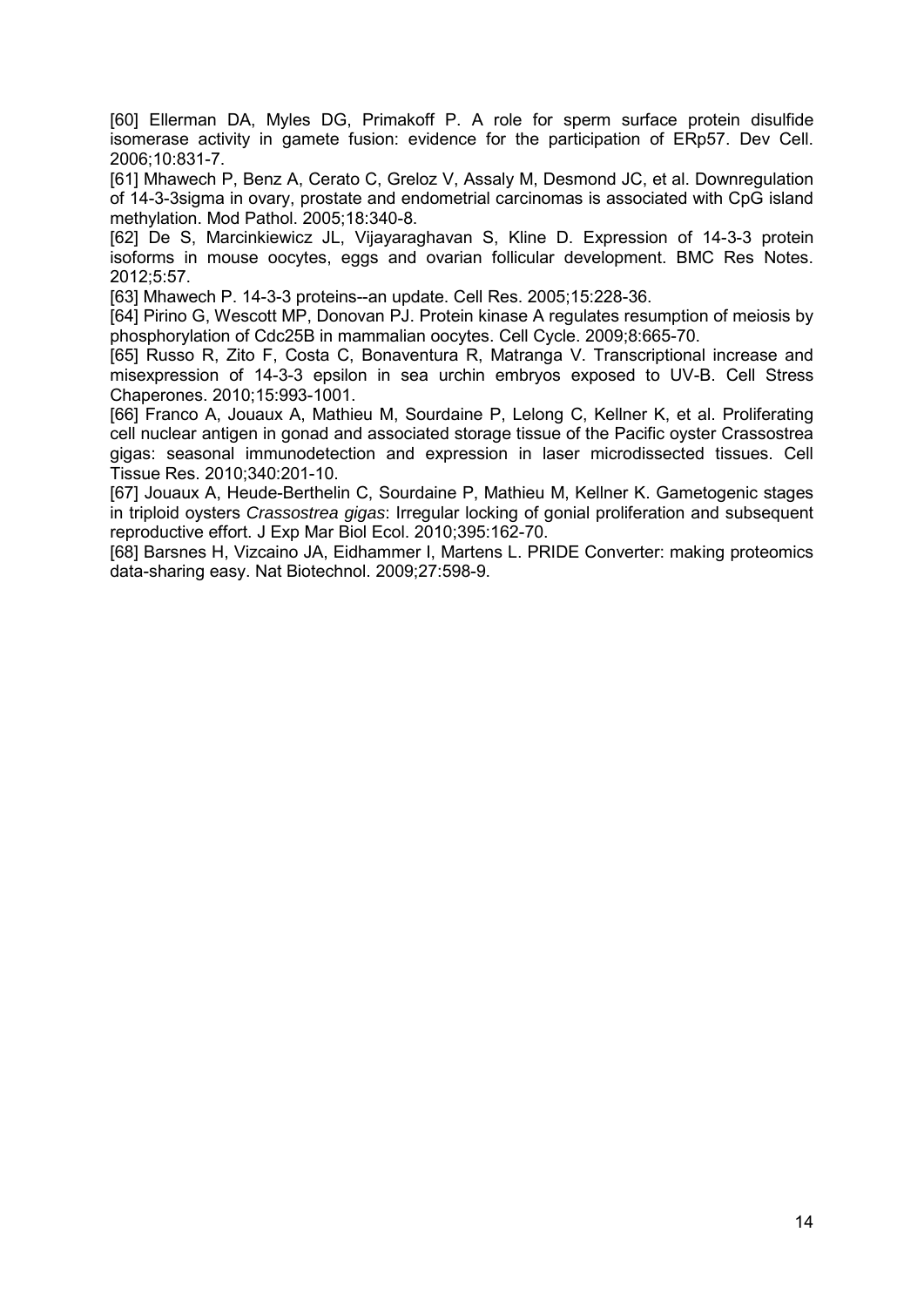# **Figures**



**Figure 1:** Individual D-larva yield (mean ± SD) obtained from 14 females Pacific oysters *Crassostrea gigas* divided into two groups: high quality (grey bars) and low quality (black bars) oocytes (p < 0.001). Results are expressed as the percentage of oocytes that reached D-larval stage 48 hours after fertilisation.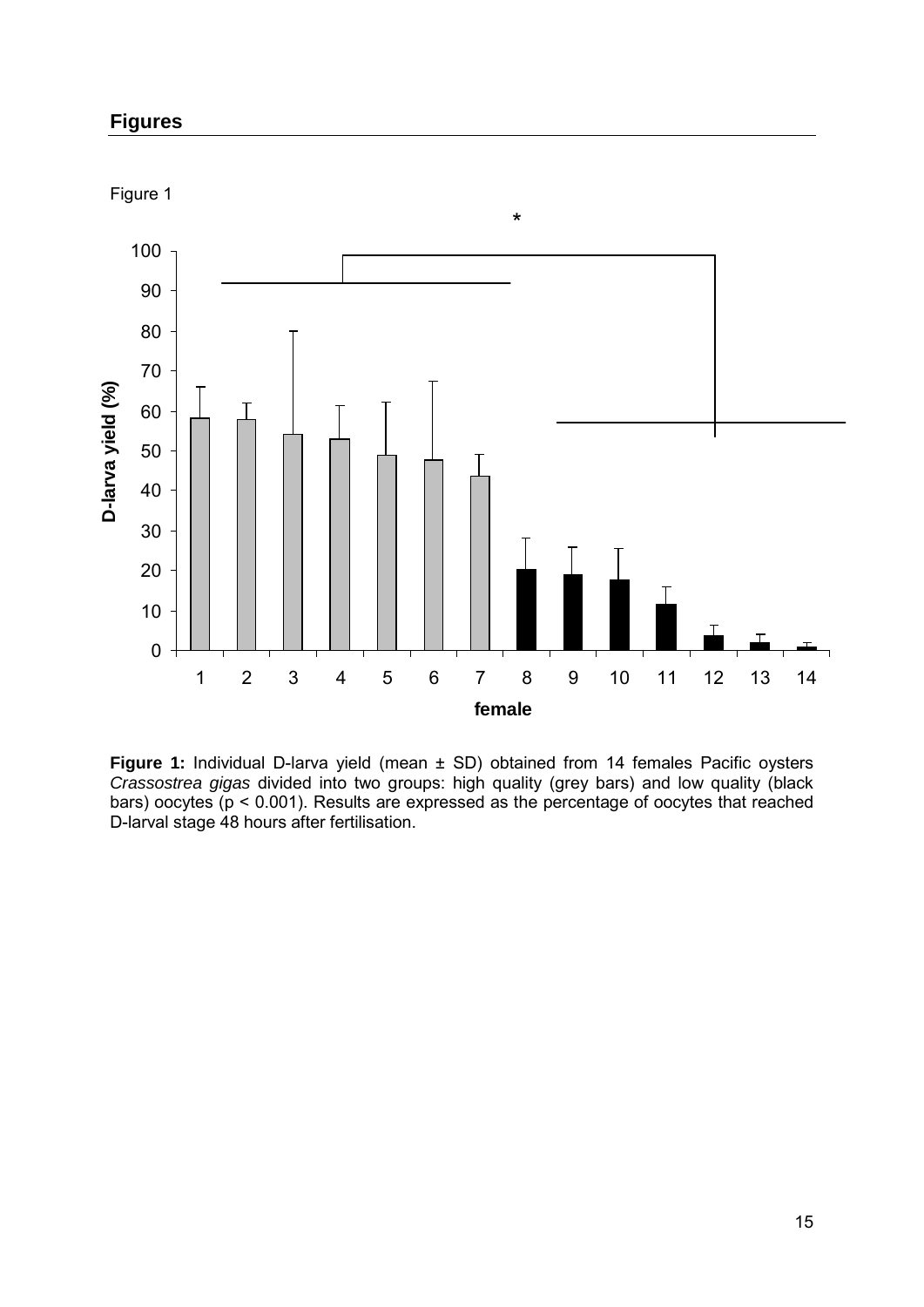



**Figure 2:** Gels of a 2-DE protein profile of high (A) or low (B) quality oocytes collected from female Pacific oysters. Results were obtained by separating 500 µg of protein samples on a 11 cm pH 3-10 strip followed by SDS-PAGE. The gels were stained by Coomassie blue coloration. Mr: molecular marker.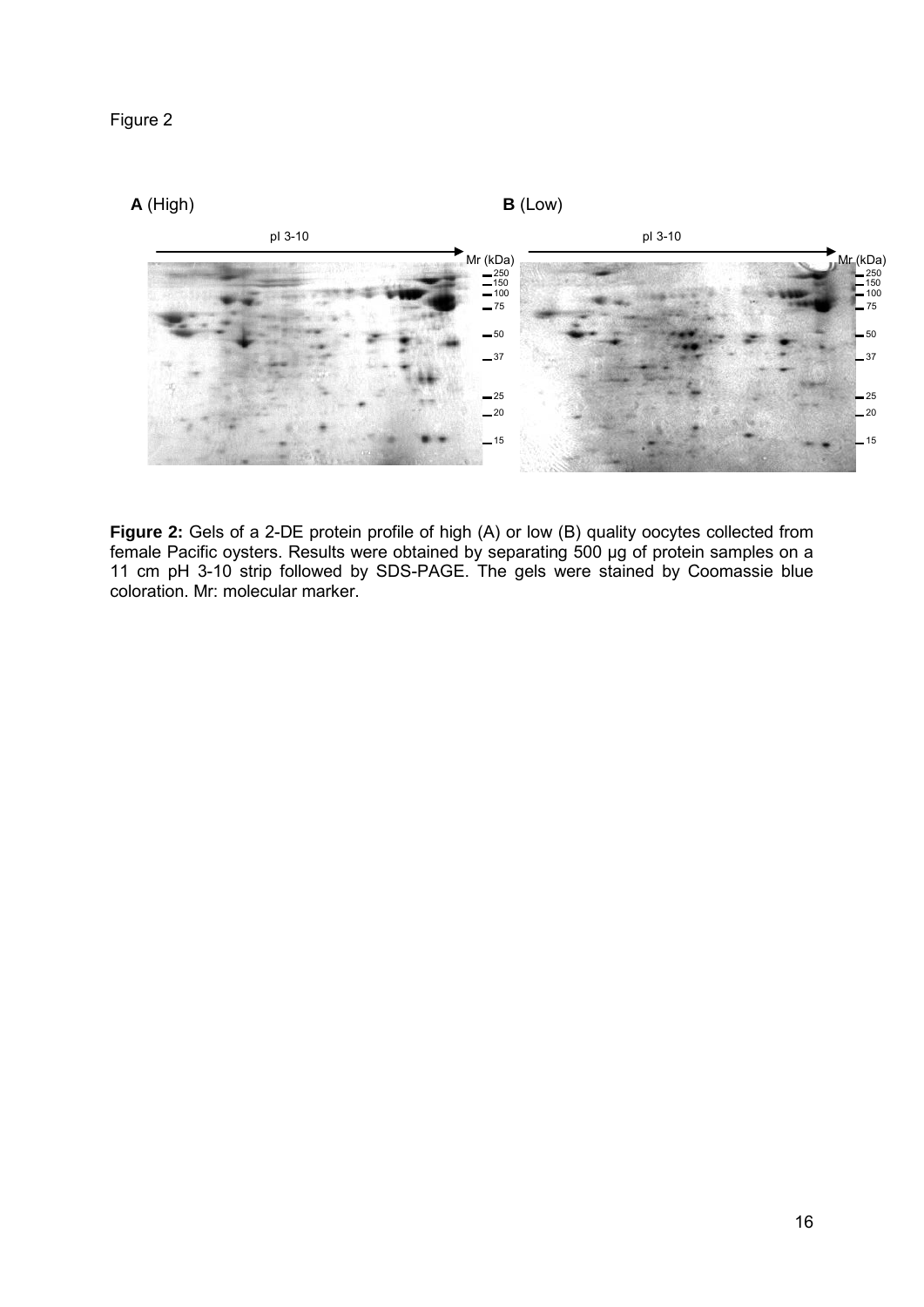Figure 3.



**Figure 3:** Reference image showing a gel of low quality oocytes. Resolved spots are marked with corresponding spot number and excised spots were encircled in brown. When a spot is identified, the name of the protein is shown in Table 1 and details of the corresponding mass spectrometry data are given in the Supplementary data. Mr: molecular marker.